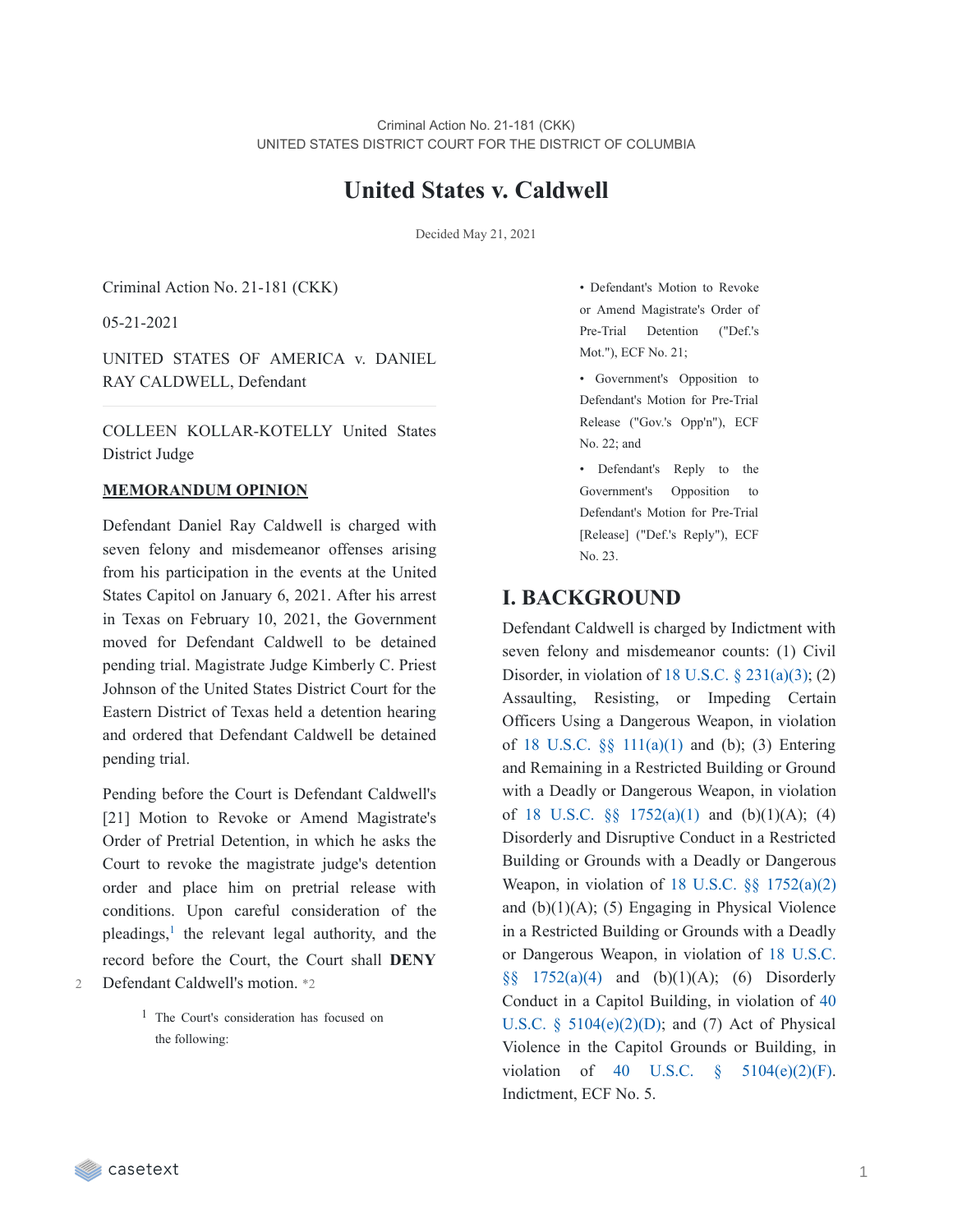4

The facts discussed here are based upon the record presently before the Court, including the Statement of Facts in support of the Criminal Complaint, the testimony of Special Agent Seth D. Webb of the Federal Bureau of Investigation ("FBI"), Kambria Caldwell, and James Caldwell during Defendant Caldwell's detention hearing before the magistrate judge, and the evidence proffered by the Government. In an exercise of its discretion, the Court declines to hear additional [evidence.](https://casetext.com/case/us-v-sheffield-10#p29) *See United States v*. *Shef ield*, 799 F. Supp. 2d 18, 29 (D.D.C. 2011) ("The Court is free to use in its analysis any evidence or reasons relied on by the magistrate judge, but it may also hear additional evidence and rely on its own reasons." (internal citations and quotation marks omitted)). The facts stated here do not represent the Court's findings of fact on the merits of the 3 case, which are the province of the jury. \*3

#### **A. Factual Background**

On January 6, 2021, a joint session of the United States Congress convened to certify the vote count of the Electoral College of the 2020 Presidential Election, which had taken place on November 3, 2020. *See* Compl., Stmt. of Facts ("SOF") at 1, ECF No. 1-1. The joint session began at approximately 1:00 p.m., with then-Vice President Michael R. Pence presiding. *Id*. By 1:30 p.m., the United States House of Representatives and the United States Senate adjourned to separate chambers within the Capitol to resolve an objection raised in the joint session. *Id*. Vice President Pence continued to preside in the Senate chamber. *Id*. As the House and Senate proceedings took place, a large crowd of protesters gathered outside the Capitol. *Id*. "[T]emporary and permanent barricades were in place around the exterior of the . . . building, and United States Capitol Police were present and attempting to keep the crowd away from the Capitol building and the proceedings underway inside." *Id*.

Shortly after 2:00 p.m., "individuals in the crowd forced entry into the Capitol building, including by breaking windows and by assaulting members of the Capitol Police, as others in the crowd encouraged and assisted those acts." *Id*. These violent acts caused members of the Senate and House of Representatives to evacuate the chambers of the Capitol and suspend the certification process of the presidential election results. *Id*.

Defendant Caldwell drove from The Colony, Texas to Washington, D.C. to "protest" Congress's certification of the presidential election results. *See* Def.'s Reply at 3. Videos from the Capitol Police, including body-worn camera videos, and from an "independent YouTube vlogger" show Defendant Caldwell on the lower west terrace outside of the Capitol at approximately 2:05 p.m., walking up the steps towards a group of law enforcement officers forming a "human shield." Gov.'s Opp'n at 3-5. Caldwell was wearing an "olive drab in color \*4 hoodie, dark glasses . . . , a camouflage hat, camouflage assault pack, and camouflage trousers." *Id*. at 3. According to Agent Webb, the dark glasses were "military-style issued eye pro or eye protection" glasses, which "wrap around the eye" and "protect the eye from liquids or objects from getting poked in the eye[.]" Def.'s Mot. Ex. A, Hr'g. Tr. (Feb. 22, 2021) at 13:15-23, 40:16-22, ECF No. 21-1.

The videos capture Defendant Caldwell spraying an orange-yellow chemical spray at the line of police officers, some of whom were equipped with riot shields. The chemical spray is thick enough to be visible in surveillance videos:

Image materials not available for display. Gov.'s Opp'n at 4, Figure 1; *see also id*. at 3-4, Figures 2- 4. Additional videos show Defendant Caldwell at the front of a crowd confronting police officers, "flipping off" police officers, and spraying "a mist of pepper spray/mace while moving his hand from left to right in an attempt to get the entire line of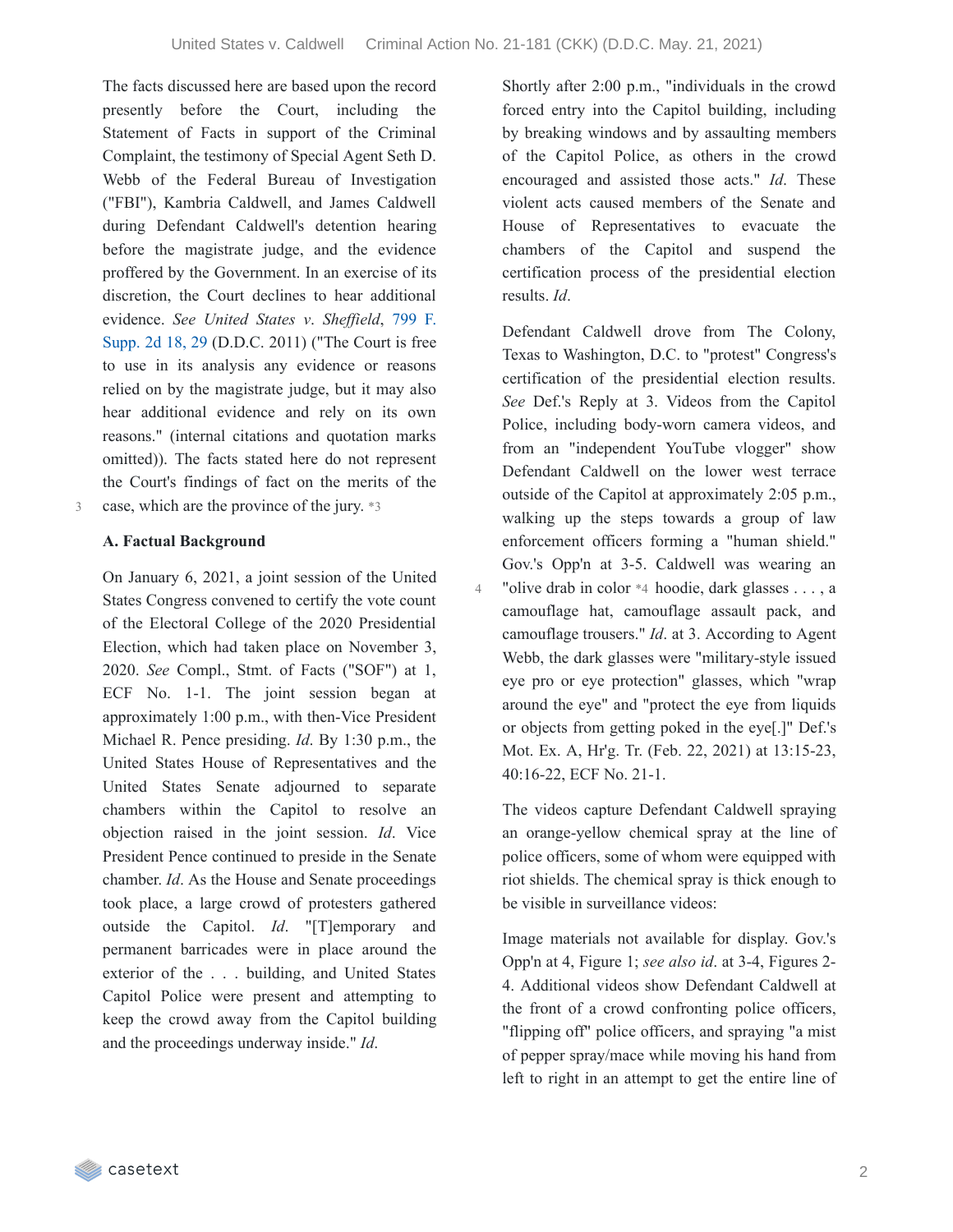7

officers." Gov.'s Opp'n at 6-7, Figures 5-7. Defendant Caldwell was also captured on video 5 using a Baofeng radio: \*5

Image materials not available for display. Gov.'s Opp'n at 7, Figure 8.

In a later video, recorded at 4:54 pm on January 6, 2021 and uploaded to ProPublica, Defendant Caldwell spoke to off-camera interviewers about his participation in the events at the Capitol. *Id*. at 8; *see also* SOF at 3-4. Defendant Caldwell was wearing the same hoodie, backpack, dark-tinted glasses, and camouflage-print cap as in the videos of him at the Capitol, with the addition of a red sticker that reads "Guns SAVE Lives." Gov.'s Opp'n at 8. The video was recorded at the Renaissance Hotel in Arlington, Virginia. *Id*. Records obtained from that hotel indicate that Defendant Caldwell stayed there on January 5, 2021. SOF at 4.

Defendant Caldwell stated in the ProPublica video that ten minutes after "storming the Capitol," a large fight broke out and a female was "hit in the neck." *Id*. Caldwell then said that police began spraying mace towards the crowd, and Caldwell told the police that if they continued, he would return spray. *Id*. He stated that he then sprayed toward the police officers, and believed that he sprayed about fifteen of them. *Id*. Agent Webb testified that he believed Defendant Caldwell's statements in the ProPublica video indicate that he was inside the Capitol building on January 6, 2021, as he appeared to describe a fight that broke out inside the Capitol building, during which a woman was shot by a police officer while she and

6

others were attempting to breach a \*6 barricaded door. *See* Hr.'g Tr. (Feb. 22, 2021) at 12:20-13:4 ("In the ProPublica video, he stated after we started storming, a huge fight -- a large fight broke out and female was hit in the neck, which I believe to be Ashli Babbitt, who was shot inside the Capitol."). Agent Webb stated, however, that at the time of the detention hearing, the FBI had not identified video of Defendant Caldwell inside the

Capitol building. *Id*. at 22:4-15. The Government's opposition to Defendant Caldwell's motion does not include video or photographs of Defendant Caldwell inside the Capitol building. Agent Webb also testified that based on his review of the video uploaded to ProPublica, it did not appear that Defendant Caldwell was remorseful for his actions on January 6, 2021. *Id*. at 15:17-24.

Agent Webb testified during the detention hearing that he had identified Defendant Caldwell from a "black and colored patch with white bordering, which was later identified to be an American Military Simulation patch." *Id*. at 7:19-24. According to Agent Webb, American Military Simulation sponsors "Airsoft events" during which individuals shoot plastic projectiles at each other in military-style competition. *Id*. at 7:25-8:2. A confidential informant ("Witness 1") identified that specific patch, and also indicated that he recognized Defendant Caldwell based on screenshots from the January 6, 2021 videos and from being shown Defendant Caldwell's driver's license photo. *Id*. at 9:7-23. Witness 1 said that he had seen Defendant Caldwell at Military Simulation events, but did not know his name. *Id*. at 25:23-26:16. Agent Webb testified that Witness 1 had described Defendant Caldwell as "a complete wacko" and believed him to be a "white supremacist." *Id*. at 10:5-8. Agent Webb later stated that this information was purely the "speculation" of Witness 1, and that he had not corroborated these claims. *Id*. at 27:15-28:2. Witness 1 also told Agent Webb that Defendant Caldwell came to Military Simulations with real \*7 firearms, and had been admonished several times to return the "actual firearm" to his vehicle. *Id*. at 10:18-25.

Defendant Caldwell was arrested on a warrant pursuant to a criminal complaint on February 10, 2021. *See* Rule 5(c) Documents at 7, ECF No. 8. In a search incident to arrest, the FBI seized an "olive drab in color hoodie." Hr'g Tr. (Feb. 22, 2021) at 11:21-23. The FBI also executed a search warrant of Defendant Caldwell's residence, during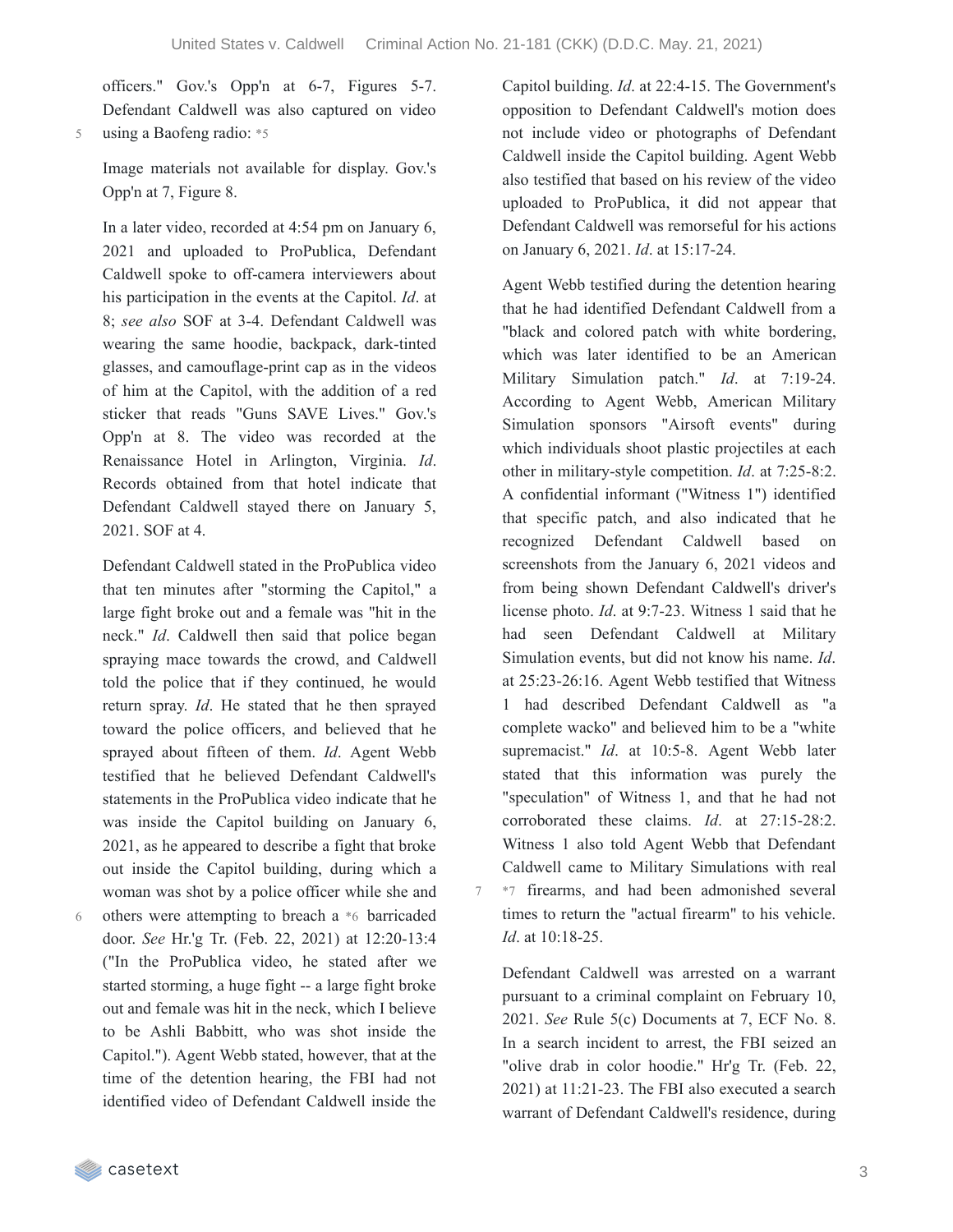9

which the FBI seized an "assault pack," as well as "several trousers and baseball hats with the multi cam, camouflage pattern," items which were "consistent" with the clothing Defendant Caldwell was wearing in the videos from January 6, 2021. *Id*. at 11:24-12:4, 13:11-14. A black Baofeng radio was also seized from Defendant Caldwell's residence. Gov.'s Opp'n at 9. Dark-tinted sunglass were recovered from Defendant Caldwell's vehicle. *Id*.

After Defendant Caldwell was arrested, he indicated to the FBI that he had "12 to 13 firearms locked in a safe in his residence," as well as "multiple Airsoft weapons" throughout the residence. Hr'g Tr. (Feb. 22, 2021) at 14:4-13.

Defendant Caldwell's ex-wife and current cohabitant, Ms. Kambria Caldwell, was present during the execution of the search warrant. *Id*. at 12:5-13. She was shown a screenshot from the ProPublica video and confirmed that the individual in the video was Defendant Caldwell. *Id*. at 12:12-23. She also told FBI agents that she knew Defendant Caldwell had driven to Washington, D.C. *Id*. at 12:5-8, 16:3-8.

#### **B. Procedural Background**

The Government moved to detain Caldwell pending trial pursuant to 18 U.S.C.  $\S$  [3142\(f\)\(1\).](https://casetext.com/statute/united-states-code/title-18-crimes-and-criminal-procedure/part-ii-criminal-procedure/chapter-207-release-and-detention-pending-judicial-proceedings/section-3142-release-or-detention-of-a-defendant-pending-trial) *See* Order of Detention Pending Trial ("Det. Order") at 1, 3, ECF No. 8. A detention hearing before Magistrate Judge Kimberly C. Priest Johnson of the U.S. District Court for the \*8 Eastern District of Texas was held on February 22 and March 4, 2021. *Id*. On March 3, 2021, a grand jury returned an Indictment charging Defendant Caldwell with the seven counts listed above.

During the detention hearing, Agent Webb testified regarding the investigation of Defendant Caldwell. *See supra* Section I(A). He was also asked if he believed Defendant Caldwell would be a danger to the community if released pending trial. He responded that he did believe Defendant Caldwell would be a danger to the community, citing the defendant's criminal history and the fact that Defendant Caldwell brought an "unidentified propellant" to the United States Capitol and used it against law enforcement officers. Hr'g Tr. (Feb. 22, 2021) at 18:11-19:8. Agent Webb also testified that he believed that if Defendant Caldwell was released, he would not appear in court in the District of Columbia, due to financial limitations and his lack of ties to this jurisdiction. *Id*. at 19:11-24. He testified that Defendant Caldwell does not have a passport and was most recently out of the country twelve years ago. *Id*. at 33:19- 25. Defendant Caldwell was fired from his job at Texas Instruments as a result of his arrest in this case. *Id*. at 49:25-50:2.

Ms. Kambria Caldwell testified during the detention hearing as a potential third-party custodian. She and Defendant Caldwell were married for fourteen years and then divorced. *Id*. at 47:3-7. Although still divorced, they have lived together since approximately 2015 or 2016 and have three children together, including two adult children and a son in high school. *Id*. at 47:8-25. Ms. Caldwell testified that she believes Defendant Caldwell would follow any conditions of release and that she would contact the Court immediately if he did not follow any conditions of release. *Id*. at 51:8-19. Ms. Caldwell also represented that the firearms that had previously been stored in their house had been removed. *Id*. at 51:20-52:1.

During cross-examination, Ms. Caldwell was asked if she had ever heard her husband use "racial comments." *Id*. at 54:2-9. She stated that she had not. *Id*. Magistrate Judge Johnson \*9 noted that Ms. Caldwell took a long pause before responding to that question, was reminded by the Government that she was under oath, and then was re-asked the question, to which Ms. Caldwell answered "no." Det. Order at 5; *see* Hr'g Tr. (Feb. 22, 2021) at 54:2-9.

The Government also asked Ms. Caldwell about a domestic altercation between her and Defendant Caldwell in February 2008. Ms. Caldwell testified,

casetext

8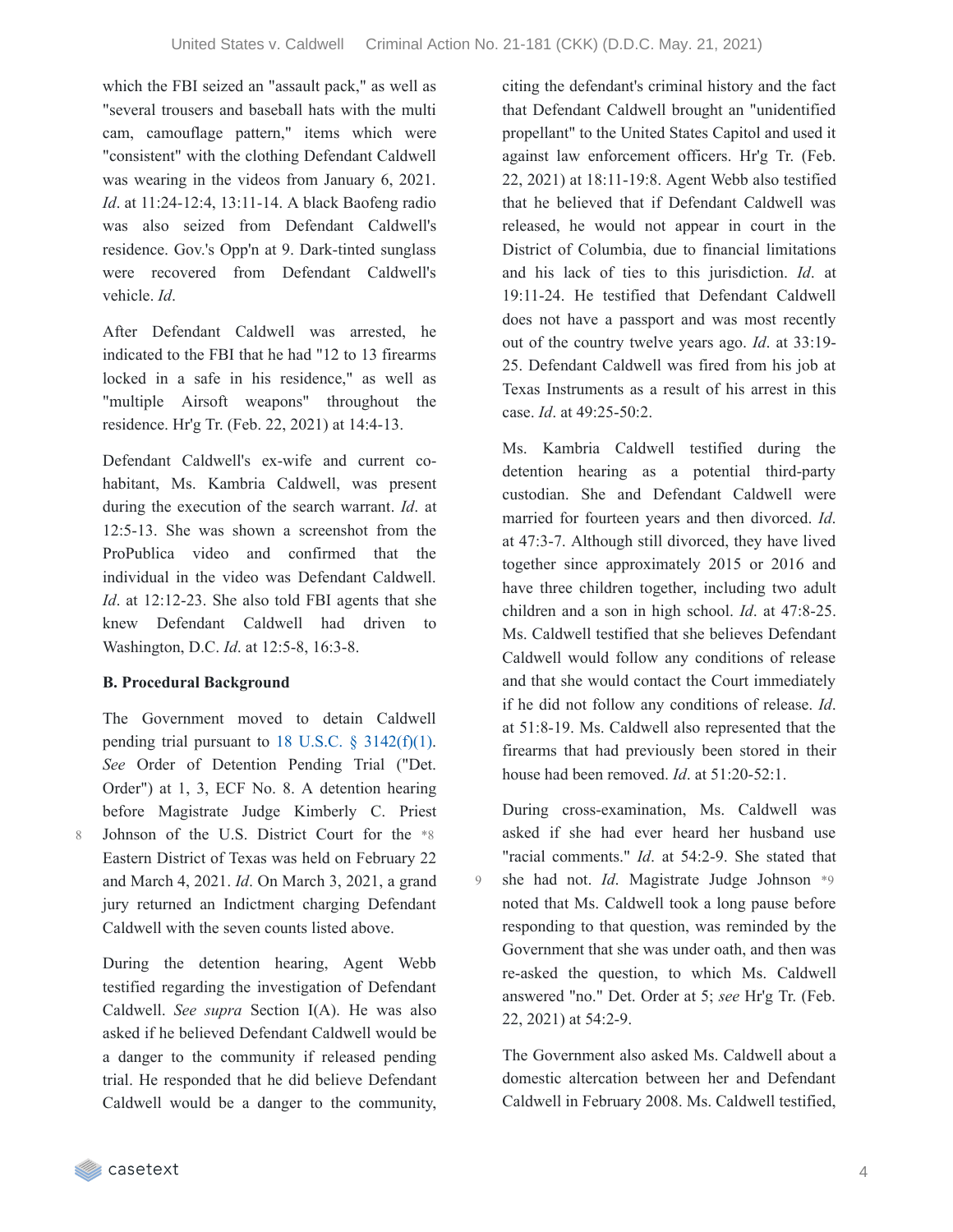"Well, we had been going through a lot of things —issues—so it was all coming to a point where we were both very heated. So, it just escalated, and it was—so, I had to call 911 and there was a 911 interference and so by the time they came, they were going to arrest both of us. But they arrested [Defendant Caldwell] for 911 interference." *Id*. at 57:14-24. The Government then "read the police report's comments" from that incident, Det. Order at 6, which indicated that Defendant Caldwell "became very violent," "slammed" Ms. Caldwell on a table, and "straddled [her] so [she] couldn't move." *Id*. at 60:2-8. He "yanked the phone out of the wall" when she tried to call 911. *Id*. at 60:9-14. Following this incident, Ms. Caldwell sought a protective order and filed for divorce. *Id*. at 59:24- 60:1, 66:6-12; *see also* Det. Order at 6. Defendant Caldwell was charged with disorderly conduct (a misdemeanor) and assault causing bodily injury family violence, but was not convicted of the assault offense. *See* Def.'s Mot. at 5.

Magistrate Judge Johnson observed that Ms. Caldwell answered questions by defense counsel "readily and quickly," but "slowly and vaguely answered from the Government." Det. Order at 7. The court concluded that Ms. Caldwell's "hesitancy and selective manner of answering casts doubt on the credibility of her testimony." *Id*.

Defendant Caldwell's father, Mr. James Caldwell, also testified as a potential third-party custodian. *See* Def.'s Mot. Ex. B, Hr'g Tr. (Mar. 4, 2021), ECF No. 21-2. Mr. Caldwell testified that he is retired and lives with his wife and daughter. *Id*. at

4:24-25, 5:11-12. He stated that he \*10 did not have any firearms or ammunition, or any alcohol in his home. *Id*. at 6:19-7:3. Mr. Caldwell testified that he believed his son, if released, would comply with all terms and conditions, and that Mr. Caldwell would report to the Court if he did not. *Id.* at 7:4-11. Mr. Caldwell was also asked about the circumstances of Defendant Caldwell's arrest for driving while intoxicated in October 2013 in Denison, Texas. *See id*. at 7:9-19, 13:9-13; *see* 10

*also* Def.'s Mot. at 5. According to the Government, Defendant Caldwell had to be restrained when law enforcement tried to serve a warrant for a blood draw because he "fought so much at the hospital, that he broke the hospital bed." Hr'g Tr. (Mar. 4, 2021) at 7:9-19, 9:17-19. Mr. Caldwell testified that he was unaware of specific circumstances of this incident. *Id*. at 9:7- 19.

Magistrate Judge Johnson concluded that neither Ms. Caldwell nor Mr. Caldwell would be a suitable third-party custodian, noting a lack of confidence that either family member would promptly and truthfully contact the court if Defendant Caldwell violated a condition of his release. Det. Order at 7. The magistrate judge noted the following reasons for ordering Defendant Caldwell to be detained pending trial: weight of evidence against the defendant is strong; subject to lengthy period of incarceration if convicted; prior criminal history; history of violence or use of weapons; history of alcohol or substance abuse; lack of stable employment; lack of significant community or family ties to the charging district. *Id*. Based on these reasons, Magistrate Judge Johnson concluded that the Government had proven by "clear and convincing evidence" that no condition or combination of conditions will reasonably assure the appearance of the defendant and the safety of the community and ordered Defendant Caldwell detained pending 11 trial. *Id*. at 2-3. \*11

## **II. LEGAL STANDARD**

A defendant ordered detained by a magistrate judge may file "a motion for revocation or amendment to the order" with "the court having original [jurisdiction](https://casetext.com/statute/united-states-code/title-18-crimes-and-criminal-procedure/part-ii-criminal-procedure/chapter-207-release-and-detention-pending-judicial-proceedings/section-3145-review-and-appeal-of-a-release-or-detention-order) over the offense." 18 U.S.C. § 3145(b). Although the United States Court of Appeals for the District of Columbia Circuit ("D.C. Circuit") has not ruled on the matter, every circuit to consider the issue has found that a magistrate judge's detention order is subject to *de novo* review. *See United States v*. *Hunt*, 240 F. Supp. 3d 128, 132 (D.D.C. 2017) [\(identifying](https://casetext.com/case/united-states-v-hunt-95#p132)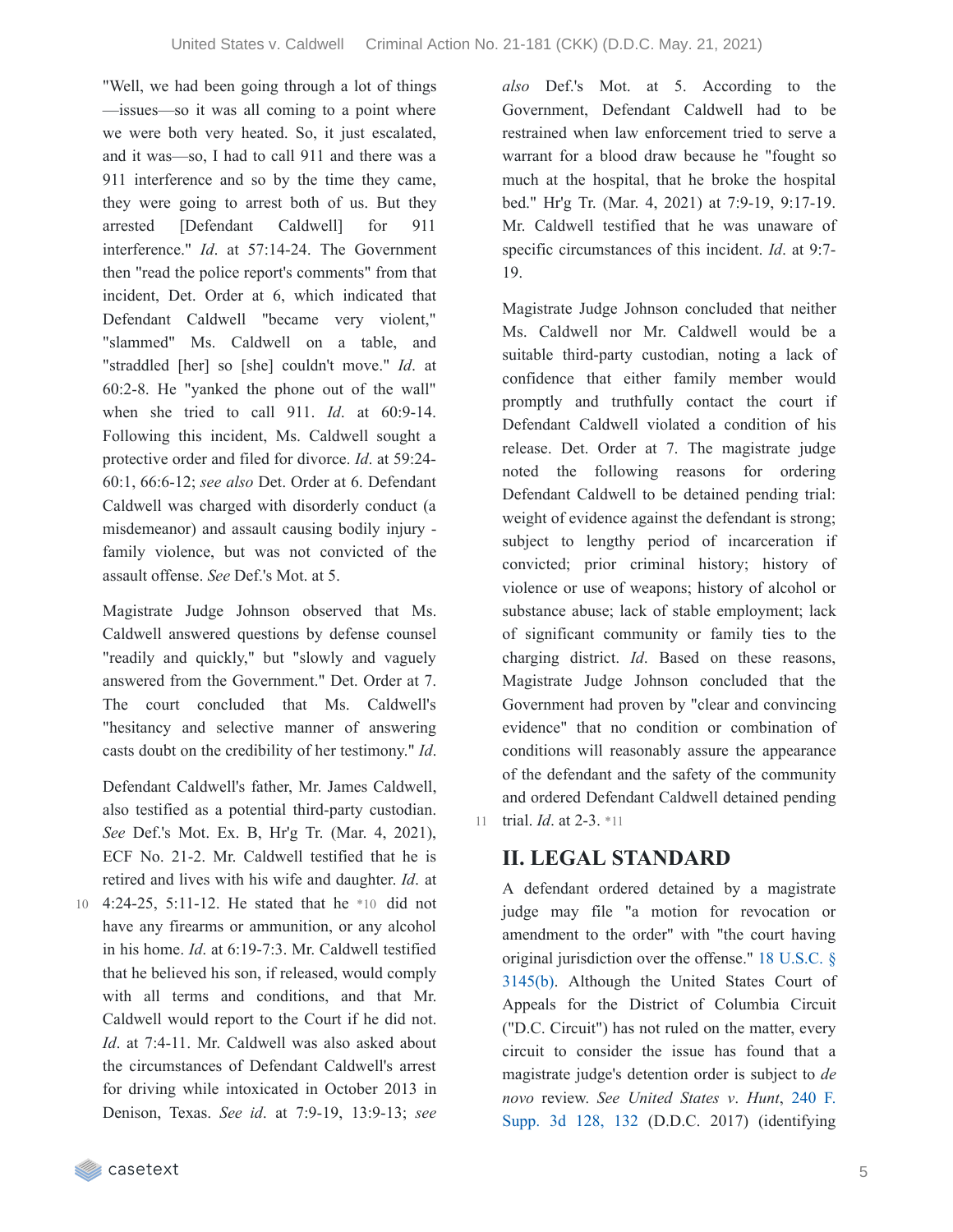cases supporting this proposition from the Second, Third, Fourth, Fifth, Sixth, Seventh, Eighth, Ninth, Tenth, and Eleventh Circuits). The district court is "free to use in its analysis any evidence or reasons relied on by the magistrate judge, but it may also hear additional evidence and rely on its own reasons." *Sheffield*, 799 F. [Supp.](https://casetext.com/case/us-v-sheffield-10#p20) 2d at 20 (quoting) *United States v*. *Hanson*, 613 F. [Supp.](https://casetext.com/case/us-v-hanson-27#p88) 2d 85, 88 (D.D.C. 2009)). The parties here agree that *de novo* review is appropriate. *See* Def.'s Mot. at 3; Gov's Opp'n at 11.

The Bail Reform Act permits pretrial detention in only "carefully defined circumstances." *United States v*. *Simpkins*, 826 F.2d 94, [95-96](https://casetext.com/case/us-v-simpkins-3#p95) (D.C. Cir. 1987). A detention hearing must be held only if a case involves any of an enumerated set of offenses, including a crime of violence or a felony that involves the use of a dangerous weapon, §  $3142(f)(1)$ , or if the defendant poses a serious risk of flight or of trying to obstruct justice or threaten, injure, or intimidate a witness or juror, *id*. §  $3142(f)(2)(A) - (B)$ .

The question for the Court is whether any "condition or combination of conditions will reasonably assure the appearance of the person as required and the safety of any other person and the community." 18 U.S.C. § [3142\(e\).](https://casetext.com/statute/united-states-code/title-18-crimes-and-criminal-procedure/part-ii-criminal-procedure/chapter-207-release-and-detention-pending-judicial-proceedings/section-3142-release-or-detention-of-a-defendant-pending-trial) "In common parlance, the relevant inquiry is whether the defendant is a 'flight risk' or a 'danger to the community.'" *United States v*. *Vasquez-Benitez*, 919 F.3d [546,](https://casetext.com/case/united-states-v-vasquez-benitez-2#p550) 550 (D.C. Cir. 2019). In determining whether a defendant should be 12 detained pending \*12 trial, the Court must consider "the available information" concerning four enumerated factors: (1) the nature and circumstances of the offense charged; (2) the weight of the evidence against the defendant; (3) the history and characteristics of the defendant; and (4) the nature and seriousness of the danger to any person or the community that would be posed by the defendant's release. § 3142(g).

"To justify detention on the basis of dangerousness, the government must prove by 'clear and convincing evidence' that 'no condition or combination of conditions will reasonably assure the safety of any other person and the [community.'"](https://casetext.com/case/united-states-v-munchel-1#p1279) *United States v*. *Munchel*, 991 F.3d 1273, 1279-80 (D.C. Cir. 2021) (quoting § 3142(f)). That standard requires the Government to establish that the defendant "poses a concrete, prospective threat to public safety" that cannot be sufficiently mitigated by release conditions. *Id*. at 1280; *see also United States v*. *Salerno*, 481 U.S. 739, 751 (1987) (requiring the [government](https://casetext.com/case/united-states-v-salerno-7#p751) to "prove[ ] by clear and convincing evidence that an arrestee presents an identified and articulable threat to an individual or the community"). "Detention cannot be based on a finding that defendant is unlikely to comply with conditions of release absent the requisite finding of dangerousness or risk of flight; otherwise the scope of detention would extend beyond the limits set by Congress." *Munchel*, 991 F.3d at 1283.

### **III. DISCUSSION**

Defendant Caldwell does not dispute that he is eligible for pre-trial detention pursuant to §  $3142(f)(1)(A)$  for having been indicted for a "crime of violence," specifically for assaulting, resisting, or impeding certain officers using a [dangerous](https://casetext.com/statute/united-states-code/title-18-crimes-and-criminal-procedure/part-i-crimes/chapter-7-assault/section-111-assaulting-resisting-or-impeding-certain-officers-or-employees) weapon, in violation of 18 U.S.C. §§ 111(a)(1) and (b) (Count Two). *See* Gov's Opp'n at 11; *see United States v*. *Sabol*, Crim. Action No. 21-35-1 (EGS), 2021 WL [1405945,](https://casetext.com/case/united-states-v-sabol-1#p6) at \*6-7 (D.D.C. Apr. 14, 2021) (holding that a defendant charged with a violation of 18 U.S.C.  $\S\S 111(a)(1)$  $\S\S 111(a)(1)$ 13 and (b) is charged with a crime of \*13 violence); *United States v*. *Klein*, Crim. No. 21-236 (JDB), 2021 WL [1377128,](https://casetext.com/case/united-states-v-klein-95#p6) at \*6 (D.D.C. Apr. 12, 2021) ("The D.C. Circuit has not weighed in, but every circuit to address the issue has . . . conclude[ed] that  $§$  [111\(b\)](https://casetext.com/statute/united-states-code/title-18-crimes-and-criminal-procedure/part-i-crimes/chapter-7-assault/section-111-assaulting-resisting-or-impeding-certain-officers-or-employees) does constitute a crime of violence." (internal citations omitted)). [2](https://casetext.com/_print/doc/united-states-v-caldwell-127?_printIncludeHighlights=false&_printIncludeKeyPassages=false&_printIsTwoColumn=true&_printEmail=&_printHighlightsKey=#N197015)

> <sup>2</sup> In addition, under  $\S$  3142(f)(1)(E), detention is permitted if a case involves "any felony . . . that involves the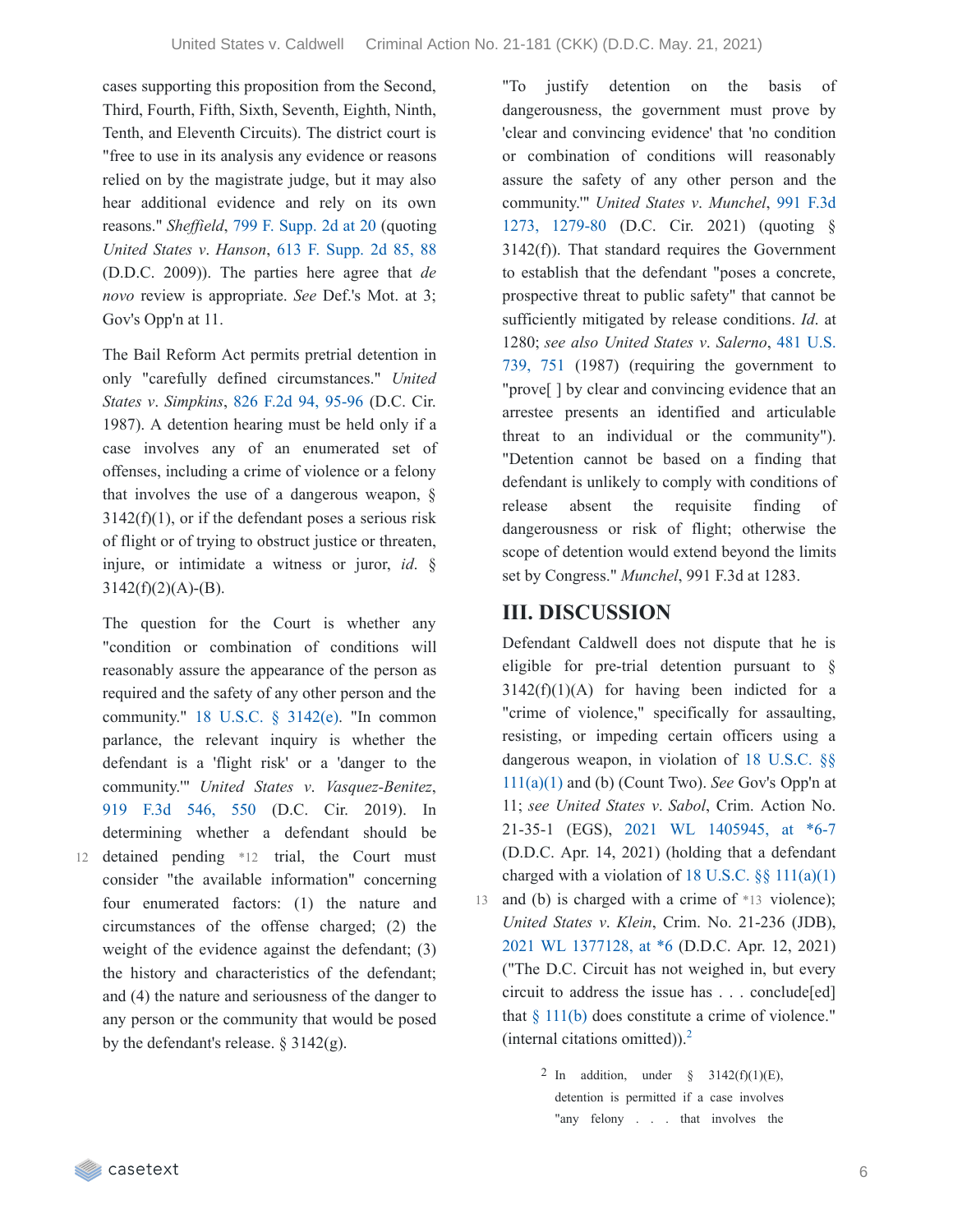possession or use of a dangerous weapon." *Munchel*, 991 F.3d at 1281 (quoting §  $3142(f)(1)(E)$ ). Three additional charges in the Indictment appear to meet this description: Count Three (entering and remaining in a restricted building or grounds with a deadly or dangerous weapon, in violation of 18 U.S.C. §  $1752(a)(1)$  and  $(b)(1)(A)$ , Count Four (disorderly and disruptive conduct in a restricted building or grounds with a deadly or dangerous weapon, in violation of 18 U.S.C. § [1752\(a\)\(2\)](https://casetext.com/statute/united-states-code/title-18-crimes-and-criminal-procedure/part-i-crimes/chapter-84-presidential-and-presidential-staff-assassination-kidnapping-and-assault/section-1752-restricted-building-or-grounds) and (b)(1)(A)), and Count Five (engaging in physical violence in a restricted building or grounds with a deadly or dangerous weapon, in violation of 18 U.S.C.  $\S$  [1752\(a\)\(4\)](https://casetext.com/statute/united-states-code/title-18-crimes-and-criminal-procedure/part-i-crimes/chapter-84-presidential-and-presidential-staff-assassination-kidnapping-and-assault/section-1752-restricted-building-or-grounds) and (b) (1)(A)). Indictment at 2-4; *see e*.*g*., *Munchel*, 991 F.3d at 1281 (concluding that defendants charged under §§ [1752\(a\)\(1\)](https://casetext.com/statute/united-states-code/title-18-crimes-and-criminal-procedure/part-i-crimes/chapter-84-presidential-and-presidential-staff-assassination-kidnapping-and-assault/section-1752-restricted-building-or-grounds) and (a)(2) involving a "deadly or dangerous weapon" are eligible for pre-trial detention under § [3142\(f\)\(1\)\(E\)\)](https://casetext.com/statute/united-states-code/title-18-crimes-and-criminal-procedure/part-ii-criminal-procedure/chapter-207-release-and-detention-pending-judicial-proceedings/section-3142-release-or-detention-of-a-defendant-pending-trial). --------

Accordingly, the Court's inquiry is whether any "condition or combination of conditions will reasonably assure the appearance of [Defendant Caldwell] as required and the safety of any other person and the community."  $\S$  3142(e)(1). With respect to the danger Defendant Caldwell presents to the community, the Court must "identify an articulable threat posed by [him]," based upon a "factbound inquiry" including the "context" of the charged offenses. *Sabol*, 2021 WL1405945, at \*7 (citing *Munchel*, 991 F.3d at 1283) (additional citations and quotation marks omitted). Defendant Caldwell and the Government agree that in determining whether Defendant Caldwell is a danger to the community, the Court considers the 18 U.S.C. § [3142\(g\)](https://casetext.com/statute/united-states-code/title-18-crimes-and-criminal-procedure/part-ii-criminal-procedure/chapter-207-release-and-detention-pending-judicial-proceedings/section-3142-release-or-detention-of-a-defendant-pending-trial) factors including: (1) "the nature and circumstances of the offense charged"; (2) "the weight of the evidence"; (3) "the history and characteristics" of the defendant; and (4) "the nature and seriousness of the danger to any person or the community that would be posed by the [defendant's] release."  $\S$  3142(g). Def.'s Mot. at 4; Gov.'s Opp'n at 11.

The Court shall consider these factors based upon the present record without holding an additional hearing with the same witnesses, which would not

aid the Court's analysis. *See* \*14 *Sheffield*, 799 F. Supp. 2d at 20 [\(permitting](https://casetext.com/case/us-v-sheffield-10#p20) district court to use in its analysis the evidence relied on by the magistrate judge); *see also United States v*. *Anderson*, 384 F. [Supp.](https://casetext.com/case/us-v-anderson-100#p34) 2d 32, 34 (D.D.C. 2005) (taking into consideration the indictment, "the briefs and other papers submitted by the parties, the proceedings before [the magistrate judge], the [magistrate's] findings of fact and conclusions of law, and the evidence and proffers before [the court]"). Based on the current record, the Court concludes that clear and convincing evidence supports a finding that no condition or combination of conditions will reasonably assure the safety of the community. Accordingly, the Court orders that Defendant Caldwell remain detained pending trial. *See* § 3142(e)(1). 14

#### **A. Nature and Circumstances of the Offense Charged**

The Court first considers the "nature and circumstances of the offense charged" including "whether the offense is a crime of violence." §  $3142(g)(1)$ .

Despite the "serious and chilling nature" of the events that took place at the U.S. Capitol on January 6, the D.C. Circuit has made clear that detention is not appropriate in all cases involving "Capitol Riot" defendants. *Sabol*, 2021 WL 1405945, at \*10 (citing *Munchel*, 991 F.3d at 1284); *see also Munchel*, 991 F.3d at 1284 ("In our view, those who actually assaulted police officers and broke through windows, doors, and barricades, and those who aided, conspired with, planned, or coordinated such actions, are in a different category of dangerousness than those who cheered on the violence or entered the Capitol after others cleared the way."). Rather, the Court must consider the specific offenses with which Defendant Caldwell is charged and the conduct underlying those offenses. *United States v*.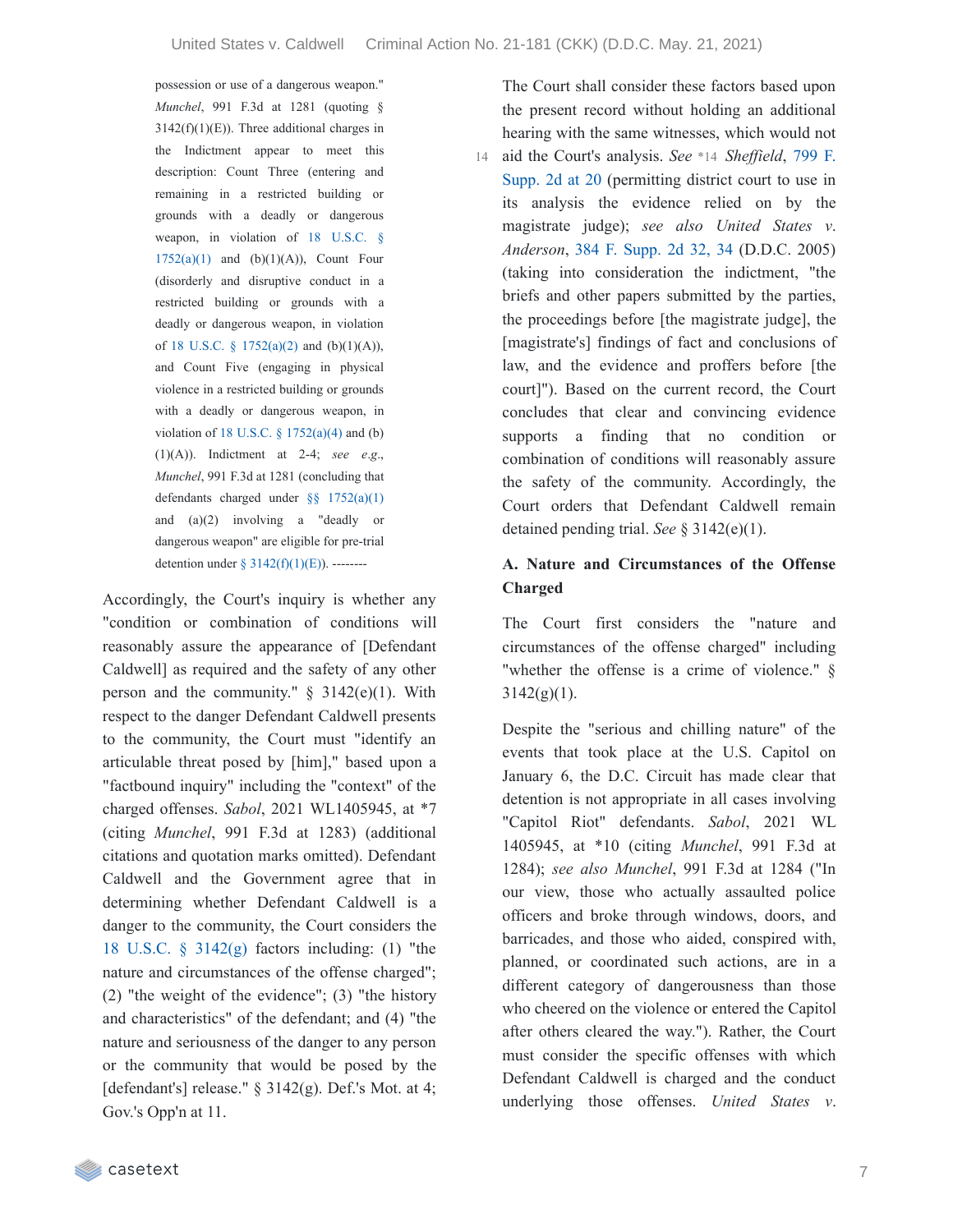*Chrestman*, Case No. [21-mj-218,](https://casetext.com/case/united-states-v-chrestman-2#p7) 2021 WL 765662, at \*7 (D.D.C. Feb. 26, 2021). In so doing, the Court must "adequately demonstrate[ ] that it considered whether [Defendant Caldwell] pose[s] an articulable threat to the community in view of [his] conduct on January 6, and the particular circumstances of January 6." *Munchel*, 991 F.3d at 15 1283. \*15

To aid in this consideration, Chief Judge Beryl A. Howell has articulated six "guideposts" for assessing "the comparative culpability of a given defendant in relation to fellow rioters": (1) whether the defendant has been charged with felony or misdemeanor offenses; (2) the extent of the defendant's prior planning, "for example, by obtaining weapons or tactical gear"; (3) whether the defendant used or carried a dangerous weapon; (4) evidence of coordination with other protesters before, during, or after the riot; (5) whether the defendant played a leadership role in the events of January 6, 2021; and (6) the defendant's "words and movements during the riot"—*e*.*g*., whether the defendant "remained only on the grounds surrounding the Capitol" or stormed into the Capitol interior, or whether the defendant "injured, attempted to injure, or threatened to injure others." *Chrestman*, 2021 WL 765662, at \*7-8. As with other courts in this jurisdiction, the Court finds these *Chrestman* guideposts persuasive for the purpose of differentiating among Capitol Riot defendants. *See*, *e*.*g*., *United States v*. *DeGrave*, Criminal No. 21-0090 (PLF), 2021 WL [1940536,](https://casetext.com/case/united-states-v-degrave-5#p10) at \*10 (D.D.C. May 14, 2021); *United States v*. *Whitton*, Crim. Action No. 21-35-5 (EGS), 2021 WL [1546931,](https://casetext.com/case/united-states-v-whitton-1#p7) at \*7 (D.D.C. Apr. 20, 2021); *Sabol*, 2021 WL 1405945, at \*10; *Klein*, 2021 WL 1377128, at \*7; *United States v*. *Pezzola*, Criminal Action No. 21-52-1 (TJK), 2021 WL 1026125, at \*6 (D.D.C. Mar. 16, 2021). Applied to [Defendant](https://casetext.com/case/united-states-v-pezzola#p6) Caldwell's conduct on January 6, 2021, these "guideposts" weigh in favor of continued pre-trial detention.

As to the first *Chrestman* factor, the Indictment charges Defendant Caldwell with five felony offenses and two misdemeanor offenses. "Felony charges are by definition more serious than misdemeanor charges; the nature of a felony offense is therefore substantially more likely to weigh in favor of pretrial detention than the nature of a misdemeanor offense." *Chrestman*, 2021 WL 765662, at \*7. In addition, § 3142(g)(1) specifically directs the Court to consider whether a defendant has been charged with a crime of violence, and at least one of the charged felonies

 $-$  \*16 using a dangerous weapon while assaulting, resisting, or impeding certain officers, in violation of 18 U.S.C. § [111\(a\)\(1\)](https://casetext.com/statute/united-states-code/title-18-crimes-and-criminal-procedure/part-i-crimes/chapter-7-assault/section-111-assaulting-resisting-or-impeding-certain-officers-or-employees) and (b), *see* Indictment, Count Two—is a crime of violence. *See Sabol*, 2021 WL 1405945, at \*6-7; *Whitton*, 2021 Wl1546931, at \*5. This offense carries a penalty of up to 20 years of imprisonment. § 111(b). Defendant Caldwell is also charged with three felony offenses under  $\S$  1752(a) (Counts Three, Four, and Five) while "us[ing] or carr[ying] a dangerous weapon,  $\S 1752(b)(1)$ , which carries a penalty of imprisonment for "not more than 10 years,"  $\S$  1752(b)(1). The gravity of these offenses is undeniable, and weighs heavily in favor continued pre-trial detention 16

The second and third *Chrestman* factors—the extent of the defendant's prior planning, "for example, by obtaining weapons or tactical gear" and whether the defendant used or carried a dangerous weapon—also heavily weigh in favor of pre-trial detention. Evidence offered by the Government shows that Defendant Caldwell carried and *used* a chemical spray on law enforcement officers donned in riot gear. That he brought this weapon with him to the Capitol, while also wearing glasses designed to prevent spray from penetrating his own eyes, suggests that Defendant Caldwell arrived at the Capitol with the intent to use the weapon—not, as he contends, merely to "express his opinion to the current political climate." Def.'s Reply at 3. Defendant Caldwell does not dispute that he carried a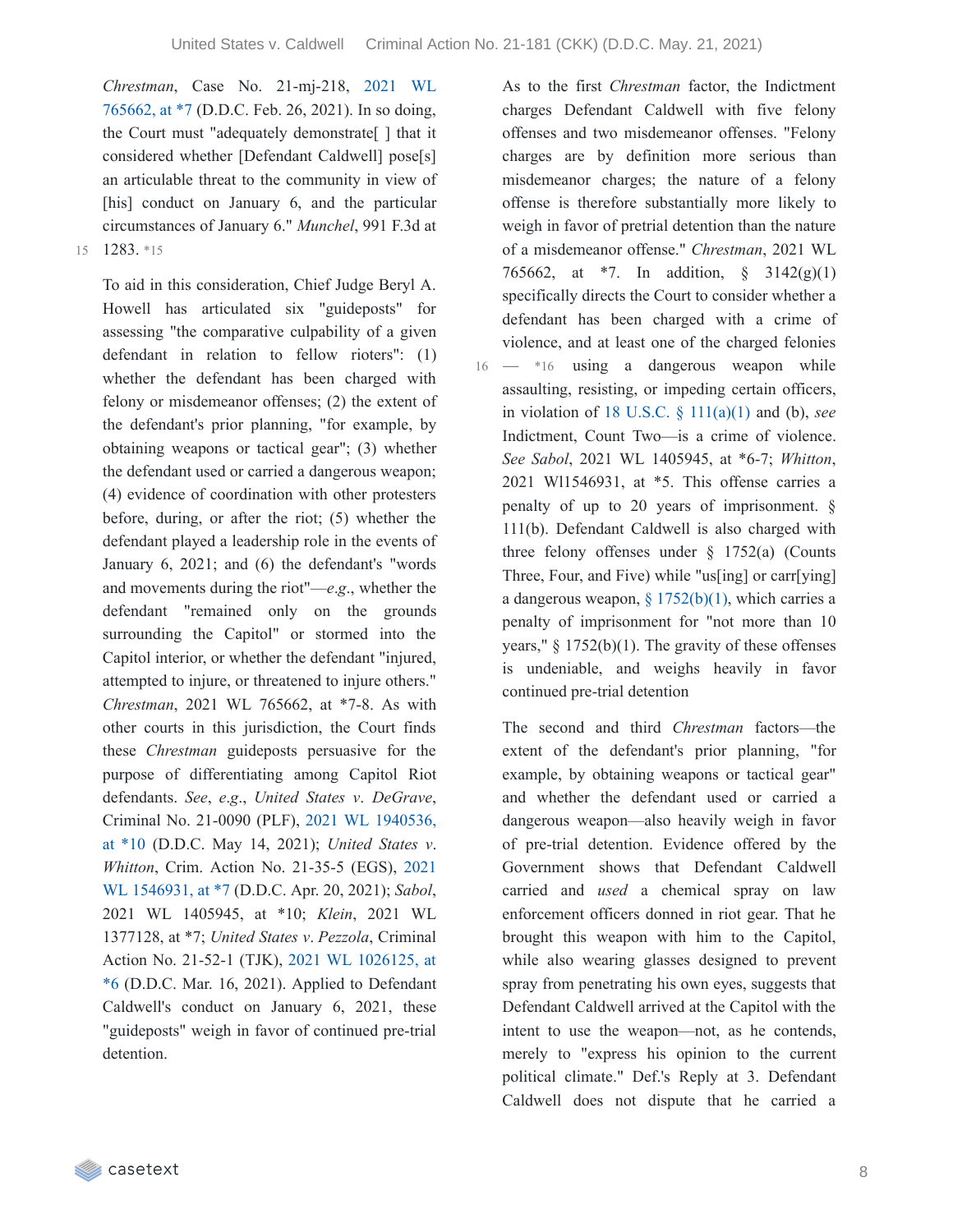dangerous weapon, and concedes that there "is limited information that the defendant made prior planning in this case that he would pursue." *Id*. at 2. That he brought weapons and specialized gear with him to the Capitol shows that he "came to Washington, D.C. with the intention of causing mayhem and disrupting the democratic process[.]" *Sabol*, 2021 WL 1405945 (quoting *Chrestman*, 2021 WL 765662, at \*2). This evidence of his prior planning and use of a dangerous weapon 17 weighs in favor of detention. \*17

The Court also finds that the sixth *Chrestman* factor, the defendant's "words and movements" during the riot, weighs strongly in favor of pretrial detention, as they demonstrate that he acted "deliberately and dangerously." *Whitton*, 2021 WL 1546931, at \*8. Specifically, according to Defendant Caldwell's own description of his actions in the ProPublica video, he "sprayed" approximately fifteen police officers as those officers were attempting to prevent rioters from reaching lawmakers. Gov.'s Opp'n at 8. Rather than complying with their directives, Defendant Caldwell told the officers that he would return spray and then did spray, according to him, approximately fifteen police officers. *Id*. These actions, as described by Defendant Caldwell himself, show a blatant disrespect for the role of law enforcement and their efforts to maintain the safety of the Capitol and the lawmakers inside. Defendant Caldwell, however, contends that this factor does not weigh in favor of detention because he did not "storm" the Capitol building. Def.'s Reply at 2. It is not clear to the Court whether Defendant Caldwell contends that he did not *enter* the building at all, or whether he is carefully selecting his words to suggest that he did not enter *by force*. Although there is presently no photographic or video evidence on the record showing Defendant Caldwell *inside* the Capitol building, the photographic and video evidence of his efforts to break up a barricaded line of police officers outside the building—who were attempting to prevent the rioters from breaking into the Capitol—by spraying them with a chemical spray, *see supra* Section I(A), as well as his own description of his actions during the day's events weigh in favor of detention.

The evidence regarding the fourth and fifth *Chrestman* factors is less clear-cut, but tilts in favor of detention. Although Defendant Caldwell contends that there is "zero evidence" that he "coordinated with other protestors before, during, or after the riot," he fails to address the photograph offered by the Government showing him using a Baofeng radio during the riot. *See* \*18 18 Gov.'s Opp'n at 7, Figure 8. The Government argues that his use of a radio demonstrates "coordination" with other individuals during the riot, which weighs in favor of continued pre-trial detention under the fourth *Chrestman* factor. Gov.'s Opp'n at 13. In his reply, Defendant Caldwell does not address this argument at all. The evidence offered by the Government supports an inference that Defendant Caldwell was coordinating with other rioters, which is not controverted by Defendant Caldwell.

The Government also points to the photographs of Defendant Caldwell at the front of a crowd confronting a line of police officers, suggesting that he was a leader in dispersing the officers protecting the Capitol, in order to allow the rioters to breach the building. *See* Gov.'s Opp'n at 6-7, Figures 5-7. Defendant Caldwell again argues that there is "zero evidence" that he "held a leadership role in the planning or execution" of that day's events, but he does not meaningfully address the Government's argument. The evidence proffered by the Government that these photographs demonstrate that he was at the forefront of a crowd confronting police officers, "flipping them off," and spraying them with chemical spray suggests he played a significant role in the efforts to disperse law enforcement officers who were protecting the Capitol, allowing rioters to break in to the building.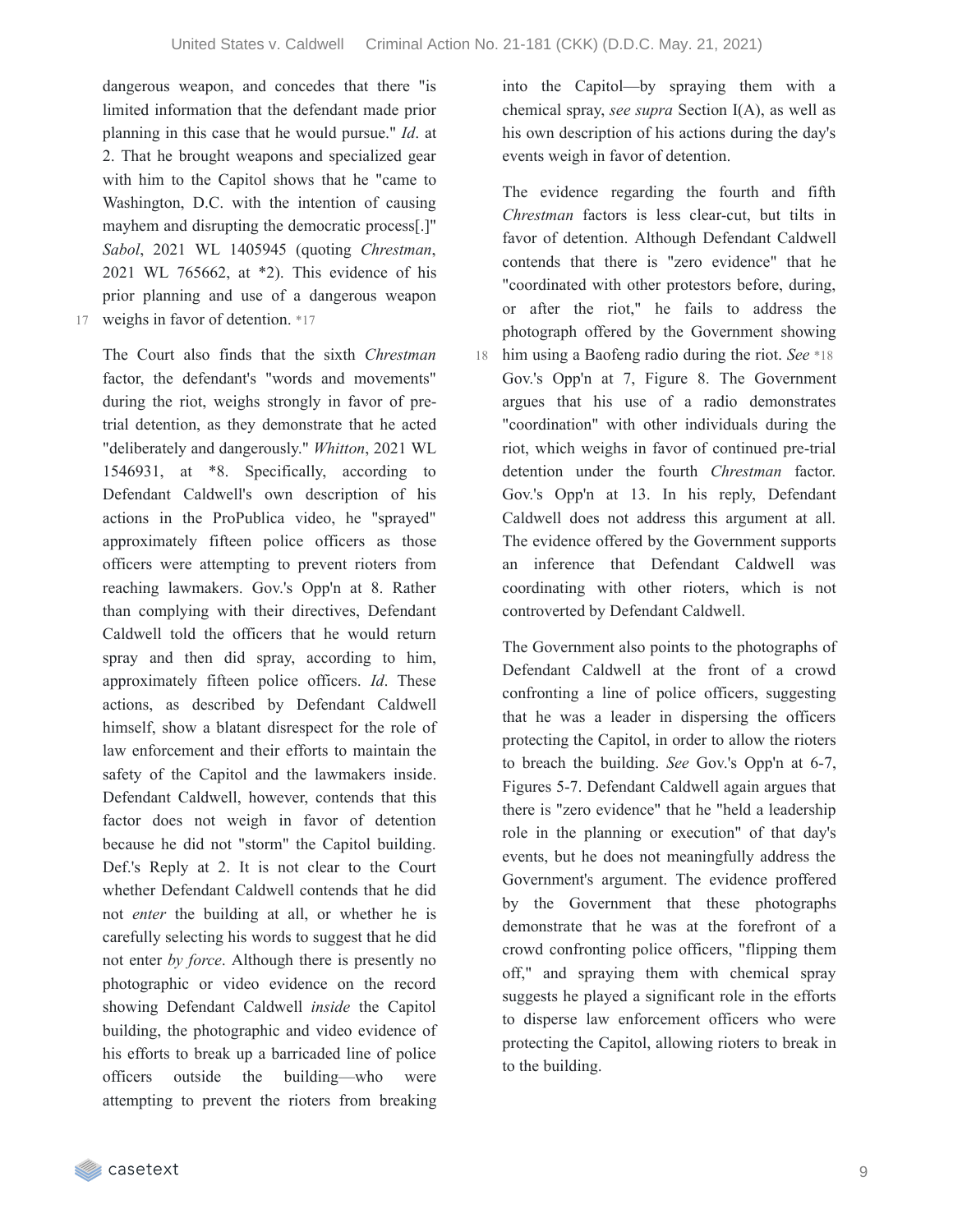Considering these facts together, the Court concludes that the "nature and circumstances" of the offenses for which Defendant Caldwell is charged demonstrate a disregard for the law and a willingness to act violently—including against law enforcement officers. [Accordingly,](https://casetext.com/statute/united-states-code/title-18-crimes-and-criminal-procedure/part-ii-criminal-procedure/chapter-207-release-and-detention-pending-judicial-proceedings/section-3142-release-or-detention-of-a-defendant-pending-trial) the first 18 U.S.C. § 3142(g) factor weighs heavily in favor of detention on the basis that no condition or combination of conditions will reasonably assure the safety of the community.  $18$  U.S.C.  $\S$ §  $3142(e)$  $(1)$ ,  $3142(g)(1)$ . [Additionally,](https://casetext.com/statute/united-states-code/title-18-crimes-and-criminal-procedure/part-ii-criminal-procedure/chapter-207-release-and-detention-pending-judicial-proceedings/section-3142-release-or-detention-of-a-defendant-pending-trial) in view of "the substantial term of imprisonment" to which Defendant Caldwell is exposed for his offenses, this factor also weighs in favor of his continued \*19 pre-trial detention, on the basis that no 19 condition or combination of conditions will reasonably assure Defendant Caldwell's appearance as required. *Sabol*, 2021 WL 1405945, at \*13 (citing 18 U.S.C. §§ [3142\(e\)\(1\),](https://casetext.com/statute/united-states-code/title-18-crimes-and-criminal-procedure/part-ii-criminal-procedure/chapter-207-release-and-detention-pending-judicial-proceedings/section-3142-release-or-detention-of-a-defendant-pending-trial) 3142(g) (1)); *see also United States v*. *Chansley*, Case No. 21-cr-3 (RCL), 2021 WL 861079, at \*14 (D.D.C. Mar. 8, 2021))

#### **B. Weight of the Evidence**

The weight of the evidence against Defendant Caldwell also favors continued pre-trial detention. § 3142(g)(2). Multiple videos depict Defendant Caldwell spraying a visible chemical spray at law enforcement officers. Defendant Caldwell also admitted in the ProPublica video, in his own words, that he sprayed fifteen law enforcement officers. *See*, *e*.*g*., *United States v*. *Cua*, Criminal Action No. 21-107 (RDM), 2021 WL 918255, at  $*4$  (D.D.C. Mar. 10, 2021) [\(concluding](https://casetext.com/case/united-states-v-cua-3#p4) that the second factor weighs in favor of detention based on the government's "video and photographic evidence, as well as social media posts by Cua in which he admits to breaching the Capitol on January 6").

Defendant Caldwell "cannot reasonably dispute" that he took these actions, *United States v*. *Fairlamb*, Case No. [21-cr-120-RCL,](https://casetext.com/case/united-states-v-fairlamb#p7) 2021 WL 1614821, at \*7 (D.D.C. Apr. 26, 2021), and he makes no attempt to do so in his pleadings. For

example, he notes that the "government made the accusation through the photos that he used/carried a dangerous a weapon," without making any effort to rebut that charge. Def.'s Reply at 2. In light of the strength of the Government's evidence against Defendant Caldwell, the second factor weighs against granting Caldwell's request for release, on the basis that no condition or combination of conditions will reasonably assure the safety of the 20 community. \*20

### **C. History and Characteristics of the Defendant**

Under the third section  $3142(g)$  factor, the Court must consider Defendant Caldwell's "history and characteristics," including his "character, physical and mental condition, family ties, employment, financial resources, length of residence in the community, community ties, past conduct, history relating to drug or alcohol abuse, criminal history, and record concerning appearance at court proceedings," and "whether, at the time of the current offense or arrest, [the defendant] was on probation, on parole, or on other release." §  $3142(g)(3)$ . The Court has carefully considered the information presented by both parties, and concludes that—although a close call—on balance, Defendant Caldwell's history and characteristics indicate that no condition or combination of conditions would reasonably assure the safety of the community.

Here, there are a number of factors that the Court will weigh. Defendant Caldwell is a former United States Marine, who was honorably discharged after five years of service. Def.'s Mot. at 5. He worked in the semiconductor industry for 25 years, including most recently at Texas Instruments for 12 years, *id*. at 5, but was fired from that position as a result of his arrest in this case.

Although Defendant Caldwell and Ms. Caldwell are divorced, they have lived together since approximately 2015 or 2016 and have three

casetext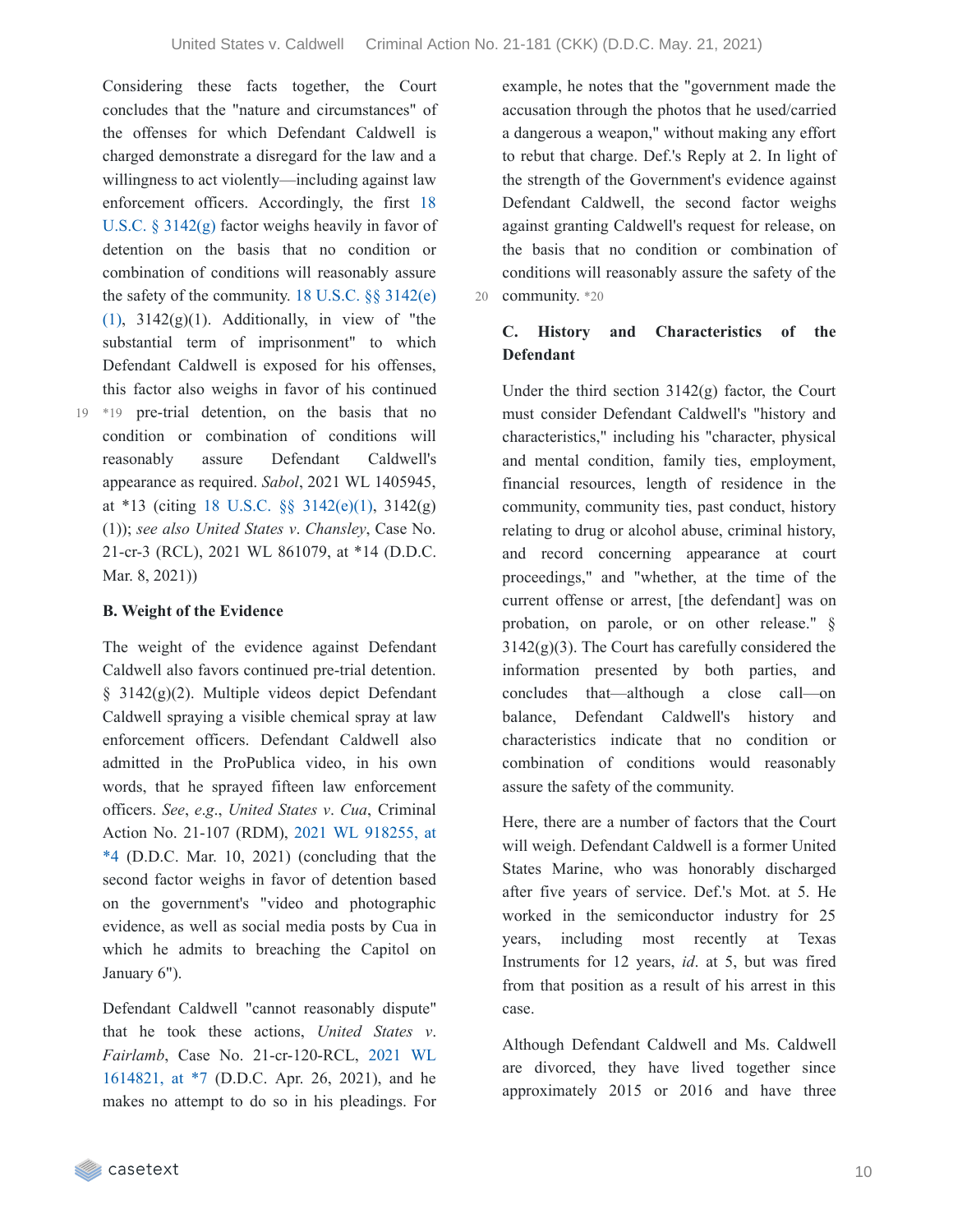children together, including a teenaged-son who lives with them. He speaks to his father regularly. Hr'g Tr. (Feb. 22, 2021) at 19:3-16.

Defendant Caldwell's previous criminal history includes convictions for driving while intoxicated in 2006, disorderly conduct in 2008, and driving while intoxicated and resisting arrest in 2014. Def.'s Mot. at 5; Gov.'s Opp'n at 15. Defendant argues that this criminal history does not support a finding that he is a danger to the community, noting, for example, that he "has never been charged with a firearms offense or a crime of

- 
- 21 violence." Def.'s Mot. at 5. In response to \*21 concerns noted by the magistrate judge regarding the incident between Defendant Caldwell and Ms. Caldwell which caused him to be arrested and charged with assault causing bodily injury, Defendant Caldwell notes that he and his ex-wife "have lived together for the past 5 years raising their children without incident" and that he was not convicted of assault stemming from this encounter. Def.'s Mot. at 5-6, Def.'s Reply at 3. He further indicates that he has appeared for all past court proceedings and complied with terms of probation based on his previous misdemeanor convictions. Def.'s Reply at 3.

The Government contends that Defendant Caldwell's past charges evince violent tendencies, specifically discussing his violent altercation with Ms. Caldwell leading to his arrest for assault causing bodily injury, during which he ripped the phone out of the wall to prevent her from calling 911. Gov.'s Opp'n at 16 ("[T]he police detailed that the Defendant slammed Ms. Caldwell's on a table, straddled her, picked her back up, sat her back down and picked her up again."). The Government provides as an additional example of Defendant Caldwell's violent tendencies his charge for resisting arrest in connection with a driving while intoxicated offense, in which he "physically resisted officers" and "broke the hospital bed." *Id*.

Although the Court recognizes that Defendant Caldwell has only been convicted of misdemeanor offenses, it is nonetheless troubled by the circumstances surrounding these offenses, particularly by Defendant Caldwell's acts of aggression in response to law enforcement intervention. His history is even more concerning in light of his actions on January 6, 2021 and his "extreme disregard" for the safety of law enforcement officers, evidenced by the photographs provided by the Government and by Defendant Caldwell's own words in the ProPublica video that he sprayed approximately fifteen officers as they attempted to control the 22 crowd. *Whitton*, 2021 WL 1546931, at \*10. \*22

Consideration of whether Defendant Caldwell's history and characteristics weigh in favor of or against pre-trial detention is a close call. On balance, however, the Court finds the third § 3142(g) factor weighs against pretrial release on the basis that no condition or combination of conditions will reasonably assure the safety of the community.

#### **D. The Nature and Seriousness of the Danger Posed by Defendant's Release**

The final factor that the Court must consider is "the nature and seriousness of the danger to any person or the community that would be posed by the person's release."  $\S 3142(g)(4)$ . "Consideration of this factor encompasses much of the analysis set forth above, but it is broader in scope," as it requires the Court to engage in an "open-ended assessment of the 'seriousness' of the risk to public safety." Cua, 2021 WL 918255, at \*5 (quoting *United States v*. *Taylor*, 289 F. [Supp.](https://casetext.com/case/united-states-v-taylor-915#p70) 3d 55, 70 (D.D.C. 2018)). "Because this factor substantially overlaps with the ultimate question whether any conditions of release 'will reasonably assure . . . the safety of any other person and the community,' 18 U.S.C. § [3142\(e\)](https://casetext.com/statute/united-states-code/title-18-crimes-and-criminal-procedure/part-ii-criminal-procedure/chapter-207-release-and-detention-pending-judicial-proceedings/section-3142-release-or-detention-of-a-defendant-pending-trial), it bears heavily on the Court's analysis." *Whitton*, 2021 WL 1546931, at \*11 (quoting Cua, 2021 WL 918255, at \*5).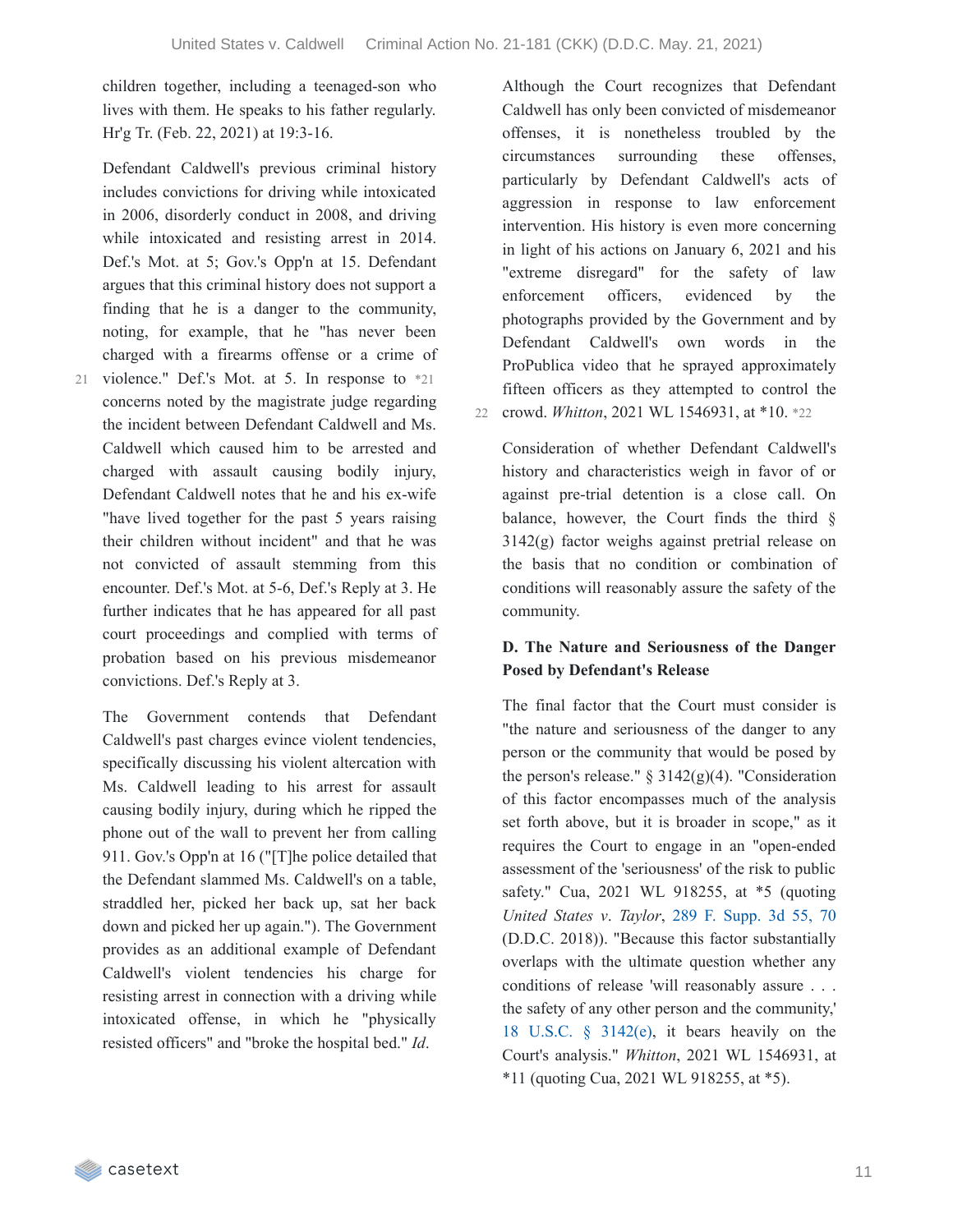As the D.C. Circuit recently explained in *Munchel*, the threat that an individual poses to the community must "be considered in context" and "whether a defendant poses a particular threat depends on the nature of the threat identified and the resources and capabilities of the defendant." 991 F.3d at 1283. Accordingly, to the extent the Court's determination of the defendant's dangerousness relies on past political violence, the court must consider whether "the specific circumstances that made it possible" for that violence to arise are likely to manifest themselves again. *Id*. at 1284. This, in turn, requires the Court to consider whether the risk that a defendant poses can be mitigated by supervisory conditions, such as home detention or the presence of a third-party custodian. *See Klein*, 2021 WL 1377128, at \*13.

23 \*23

As discussed above, Defendant Caldwell's conduct on January 6 evinces a clear disregard for the safety of others—and for law enforcement officers in particular. *See supra* Section III(A). The Government has shown by clear and convincing evidence that he employed chemical spray against multiple police officers. *See*, *e*.*g*., *Fairlamb*, 2021 WL 1614821, at \*8 ("[T]he defendant's willingness to assault a police officer on January 6 —in the full view of other officers, scores of bystanders, and many cameras—confirms that, when enraged, he poses a danger to the community."). And the Government has also established that Defendant Caldwell came to the Capitol prepared to engage in such behavior both by bringing the weapon itself and by wearing eyewear to protect himself from its effects. *See*, *e*.*g*., *Munchel*, 991 F.3d at 1284 ("[T]hose who actually assaulted police officers . . . are in a different category of dangerousness than those who cheered on the violence[.]").

Moreover, photographs show Defendant Caldwell at the front of a crowd, directly confronting a line of police officers. *See* Gov.'s Opp'n at 4-7, Figures 1-8. This evidence suggests that Defendant Caldwell was not a passive observer, but an active

aggressor. And, in the ProPublica video, Defendant Caldwell stated himself that he discharged chemical spray against fifteen police officers *after* the police had discharged spray in a clear effort to control the rioters. *Id*. Defendant Caldwell's actions against police officers are deeply troubling, and plainly weigh in favor of the Court finding that he poses a serious danger to his community. *See Fairlamb*, 2021 WL 1614821, at \*5 ("[I]f any crime establishes danger to the community and a disregard for the rule of law, assaulting a riot-clad police officer does."); *Chrestman*, 2021 WL 765662, at \* 8 ("Grave concerns are implicated if a defendant actively threatened or confronted federal officials or law enforcement" because such conduct demonstrates "disregard for the institutions of government and 24 the rule of law[.]"). \*24

Although Defendant Caldwell acknowledges that he is charged with "serious" offenses, he nonetheless contends that "the mere fact that he disagreed with the current political climate on January 6, 2021, does not make him a danger to the community." Def.'s Reply at 4. But Defendant Caldwell did not merely "disagree" or, as he otherwise puts it, engage in "protected speech." *Id*. at 3-4. Rather—as the defendant himself described —he sprayed a chemical agent at law enforcement officers attempting to keep the Capitol building secure. The Court finds unpersuasive Defendant Caldwell's contention that it is "reasonable to assume that [he] is not an ongoing danger of similar alleged activity." *Id*. at 2.

Consistent with other courts in this jurisdiction, the Court is unpersuaded by the argument that he does not present prospective danger to the community because the precise circumstances of January 6 may not recur. *See*, *e*.*g*., *Sabol*, 2021 WL 1405945, at \*18 ("While the circumstances of January 6, 2021 were unique, and the day has passed, it cannot be said that every Capitol Riot defendant is no longer a danger because those exact circumstances are unlikely to arise again."). As the court articulated in *Whitton*, "even if the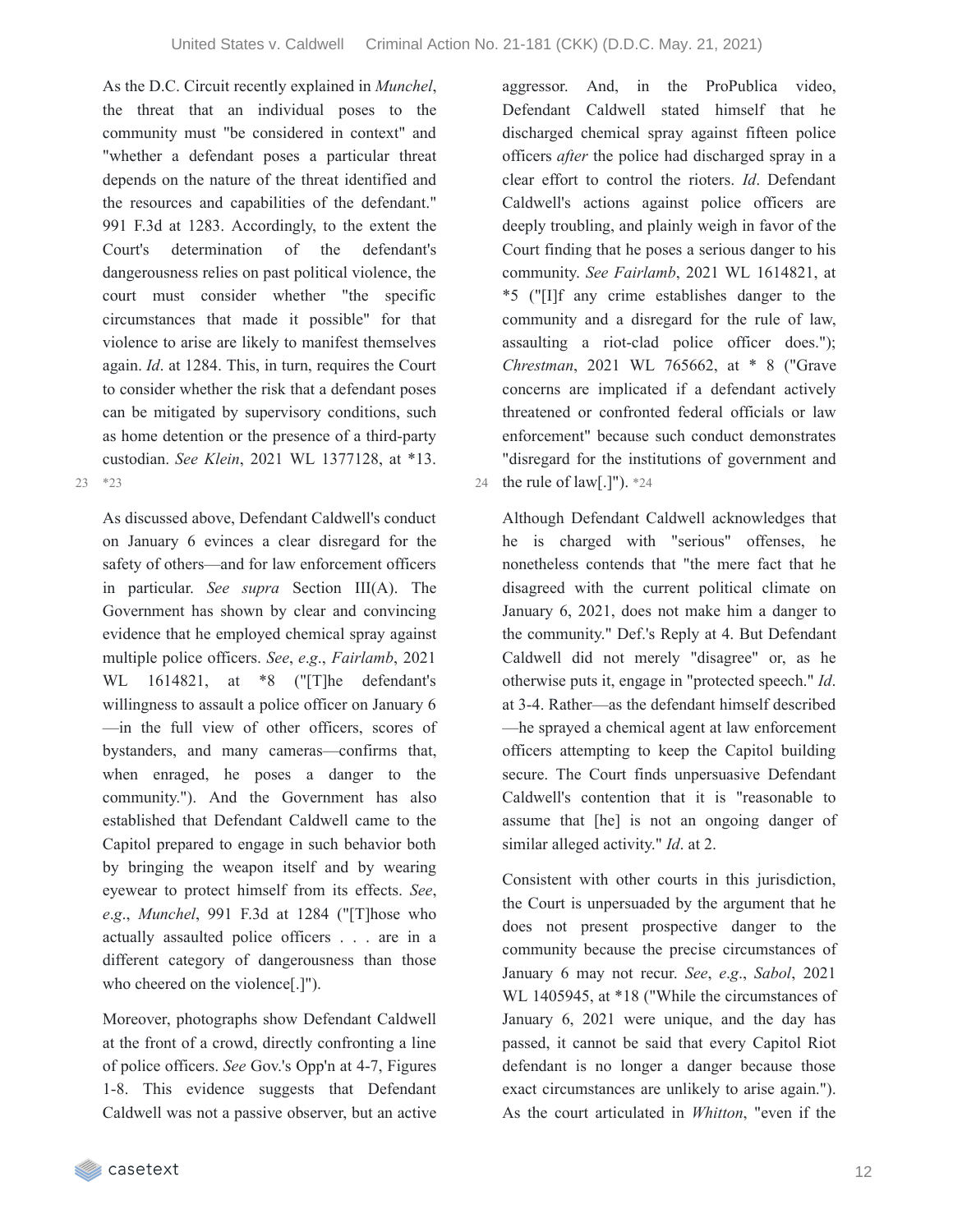exact circumstances of the January 6 attacks are not 'continuing in nature' or 'likely to be repeated in the future,' the violent offenses [the defendant] committed that day are serious enough on their own to militate against pretrial release under this first Section 3142(g) factor." 2021 WL 1546931, at \*9. The same is true with respect to Defendant Caldwell. *See Munchel*, 991 F.2d at 1284 (observing that Capitol Riot defendants who acted violently are in a different category of dangerousness than those who did not).

Defendant Caldwell argues that imposing conditions on his release would assure the safety of the community and his appearance for court hearings. Def.'s Mot. at 7. Defendant offers the following conditions as examples: "the surrender of his passport; GPS monitoring; being released 25 \*25 into the custody of a third-party custodian; restrictions on internet usage and communications; home confinement; alcohol and substance abuse counseling, and any other conditions the Court thinks necessary to ensure Mr. Caldwell's compliance." *Id*. at 7. Based upon information provided by the Probation Office, the Eastern District of Texas does not have GPS monitoring capability, which means Defendant Caldwell's location cannot be monitored if he were to leave his residence. The Eastern District of Texas uses only radio frequency ("RF") monitoring. Unlike GPS, RF can only monitor when a person is in his residence; it cannot track the person's whereabouts when he is out of his residence.

Moreover, the Court agrees with Magistrate Judge Johnson's conclusion that Defendant Caldwell has not identified a suitable third-party custodian. The Court has taken into consideration Defendant Caldwell's proposed third-party custodians, and recognizes that either Ms. Caldwell or Mr. Caldwell would offer him a place to live if he were released. However, the Court would not rely on either potential custodian to report potential violations, given the difficulty of relying on family members to report any violations of conditions especially in light of the past violent interactions

between Defendant Caldwell and Ms. Caldwell. The family members may also not have a means to know his whereabouts or activities to be able to report any violations. Although Defendant Caldwell might still be able to convince the Court that "appropriate conditions, including a suitable third-party custodian, would mitigate the risk to community safety that his release poses," he has not made that substantial showing here. *Klein*, 2021 WL1751056, at \*7.

In consideration of  $\S$  3142(g), and noting the D.C. Circuit's observation that "[i]t cannot be gainsaid that the violent breach of the [U.S.] Capitol on January 6 was a grave danger to our democracy, and that those who participated could rightly be subject to detention to safeguard the community," *Munchel*, 991 F.3d 1273, the Court is persuaded 26 that Defendant Caldwell poses a  $*26$  danger to the community if he were to be released pending trial, and he "cannot be trusted to abide by any conditions of release that might be imposed instead of pretrial detention." *Chrestman*, 2021 WL 765662, at \*16.

## **IV. CONCLUSION**

For the foregoing reasons, upon careful consideration of Defendant Caldwell's motion for revocation of the detention order, the Government's opposition, and Defendant Caldwell's reply, the evidence proffered by both parties, the entire record, and the factors set forth in 18 U.S.C. § [3142\(g\)](https://casetext.com/statute/united-states-code/title-18-crimes-and-criminal-procedure/part-ii-criminal-procedure/chapter-207-release-and-detention-pending-judicial-proceedings/section-3142-release-or-detention-of-a-defendant-pending-trial), the Court finds that all four statutory factors favor pretrial detention. The Government has met its burden of establishing, by clear and convincing evidence, that no condition or combination of conditions can be imposed that would reasonably assure the safety of the community if Defendant Caldwell were released pending trial. 18 U.S.C.  $\S$  [3142\(e\)\(1\)](https://casetext.com/statute/united-states-code/title-18-crimes-and-criminal-procedure/part-ii-criminal-procedure/chapter-207-release-and-detention-pending-judicial-proceedings/section-3142-release-or-detention-of-a-defendant-pending-trial). The Court will therefore **DENY** Defendant Caldwell's motion. An appropriate Order accompanies this Memorandum Opinion.

#### **Dated:** May 21, 2021

/s/\_\_\_\_\_\_\_\_\_